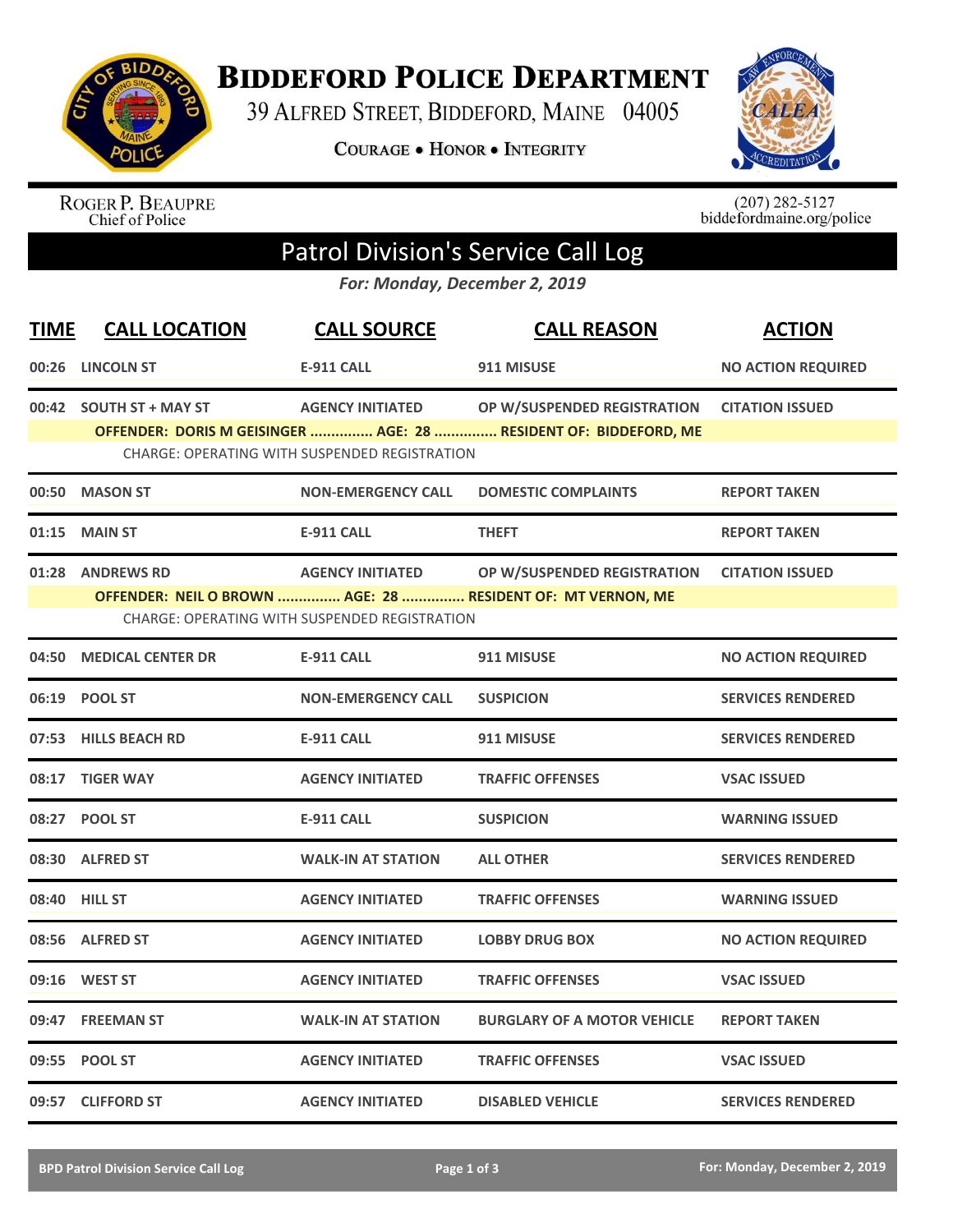| <b>TIME</b> | <b>CALL LOCATION</b>                                | <b>CALL SOURCE</b>        | <b>CALL REASON</b>                                           | <b>ACTION</b>                |
|-------------|-----------------------------------------------------|---------------------------|--------------------------------------------------------------|------------------------------|
|             | 10:12 DECARY RD                                     | <b>AGENCY INITIATED</b>   | <b>TRAFFIC OFFENSES</b>                                      | <b>WARNING ISSUED</b>        |
|             | 10:43 WESTERN AVE + MAIN ST                         | <b>NON-EMERGENCY CALL</b> | <b>CHECK WELFARE</b>                                         | <b>NEGATIVE CONTACT</b>      |
|             | 11:00 HILLS BEACH RD + OLD POOL RD AGENCY INITIATED |                           | <b>TRAFFIC OFFENSES</b>                                      | <b>VSAC ISSUED</b>           |
|             | 11:09 MAIN ST + YORK ST                             | <b>AGENCY INITIATED</b>   | <b>CHECK WELFARE</b>                                         | <b>SERVICES RENDERED</b>     |
|             | 11:39 SOUTH ST                                      | <b>E-911 CALL</b>         | <b>DISTURBANCE / NOISE</b>                                   | <b>SERVICES RENDERED</b>     |
|             | 12:05 PIKE ST                                       | <b>WALK-IN AT STATION</b> | <b>HARASSMENT</b>                                            | <b>REPORT TAKEN</b>          |
|             | 12:22 ALFRED ST                                     | <b>WALK-IN AT STATION</b> | <b>WARRANT ARREST</b>                                        | <b>ARREST(S) MADE</b>        |
|             | <b>CHARGE: DOMESTIC VIOLENCE ASSAULT</b>            |                           | OFFENDER: CHRISTIAN P DECKER  AGE: 28  RESIDENT OF: SACO, ME |                              |
|             | 12:22 WESTERN AVE                                   | E-911 CALL                | <b>MENTAL ILLNESS CASES</b>                                  | <b>SERVICES RENDERED</b>     |
|             | 12:37 POMERLEAU ST                                  | <b>NON-EMERGENCY CALL</b> | <b>SUSPICION</b>                                             | <b>SERVICES RENDERED</b>     |
|             | 12:44 WENTWORTH ST                                  | <b>WALK-IN AT STATION</b> | <b>PAPERWORK</b>                                             | <b>SERVICES RENDERED</b>     |
|             | 13:11 BRADBURY ST                                   | <b>E-911 CALL</b>         | <b>DOMESTIC COMPLAINTS</b>                                   | <b>REPORT TAKEN</b>          |
|             | 13:18 OAK ST                                        | <b>WALK-IN AT STATION</b> | <b>VIOL PROTECTION FROM ABUSE</b>                            | <b>REPORT TAKEN</b>          |
|             | 15:48 SULLIVAN ST                                   | <b>AGENCY INITIATED</b>   | <b>PRO-ACTIVE DV RESPONSE TEAM</b>                           | <b>NEGATIVE CONTACT</b>      |
|             | 15:50 SULLIVAN ST                                   | <b>AGENCY INITIATED</b>   | <b>PRO-ACTIVE DV RESPONSE TEAM</b>                           | <b>NEGATIVE CONTACT</b>      |
|             | 15:51 HIGH ST                                       | <b>AGENCY INITIATED</b>   | <b>PRO-ACTIVE DV RESPONSE TEAM</b>                           | <b>NEGATIVE CONTACT</b>      |
|             | 15:56 LINCOLN ST                                    | <b>E-911 CALL</b>         | 911 MISUSE                                                   | <b>NO ACTION REQUIRED</b>    |
|             | 15:56 JEFFERSON ST                                  | <b>NON-EMERGENCY CALL</b> | <b>PARKING COMPLAINT</b>                                     | <b>PARKING TICKET ISSUED</b> |
|             | <b>15:59 BRADBURY ST</b>                            | <b>WALK-IN AT STATION</b> | <b>HARASSMENT</b>                                            | <b>NO VIOLATION</b>          |
|             | 16:07 ELM ST                                        | <b>AGENCY INITIATED</b>   | <b>TRAFFIC OFFENSES</b>                                      | <b>VSAC ISSUED</b>           |
|             | 16:22 MAIN ST + LUNT ST                             | <b>AGENCY INITIATED</b>   | <b>TRAFFIC OFFENSES</b>                                      | <b>WARNING ISSUED</b>        |
|             | 16:35 ALFRED ST                                     | <b>NON-EMERGENCY CALL</b> | <b>ALL OTHER</b>                                             | <b>SERVICES RENDERED</b>     |
|             | 17:04 ALFRED ST                                     | <b>NON-EMERGENCY CALL</b> | <b>CIVIL COMPLAINT</b>                                       | <b>SERVICES RENDERED</b>     |
|             | 17:16 LESSARD AVE + ELM ST                          | <b>AGENCY INITIATED</b>   | <b>TRAFFIC OFFENSES</b>                                      | <b>WARNING ISSUED</b>        |
|             | 17:24 SACO FALLS WAY                                | <b>NON-EMERGENCY CALL</b> | <b>MENTAL ILLNESS CASES</b>                                  | <b>TRANSPORT TO HOSPITAL</b> |
|             | 17:49 ELM ST + FOREST ST                            | <b>AGENCY INITIATED</b>   | <b>TRAFFIC OFFENSES</b>                                      | <b>WARNING ISSUED</b>        |